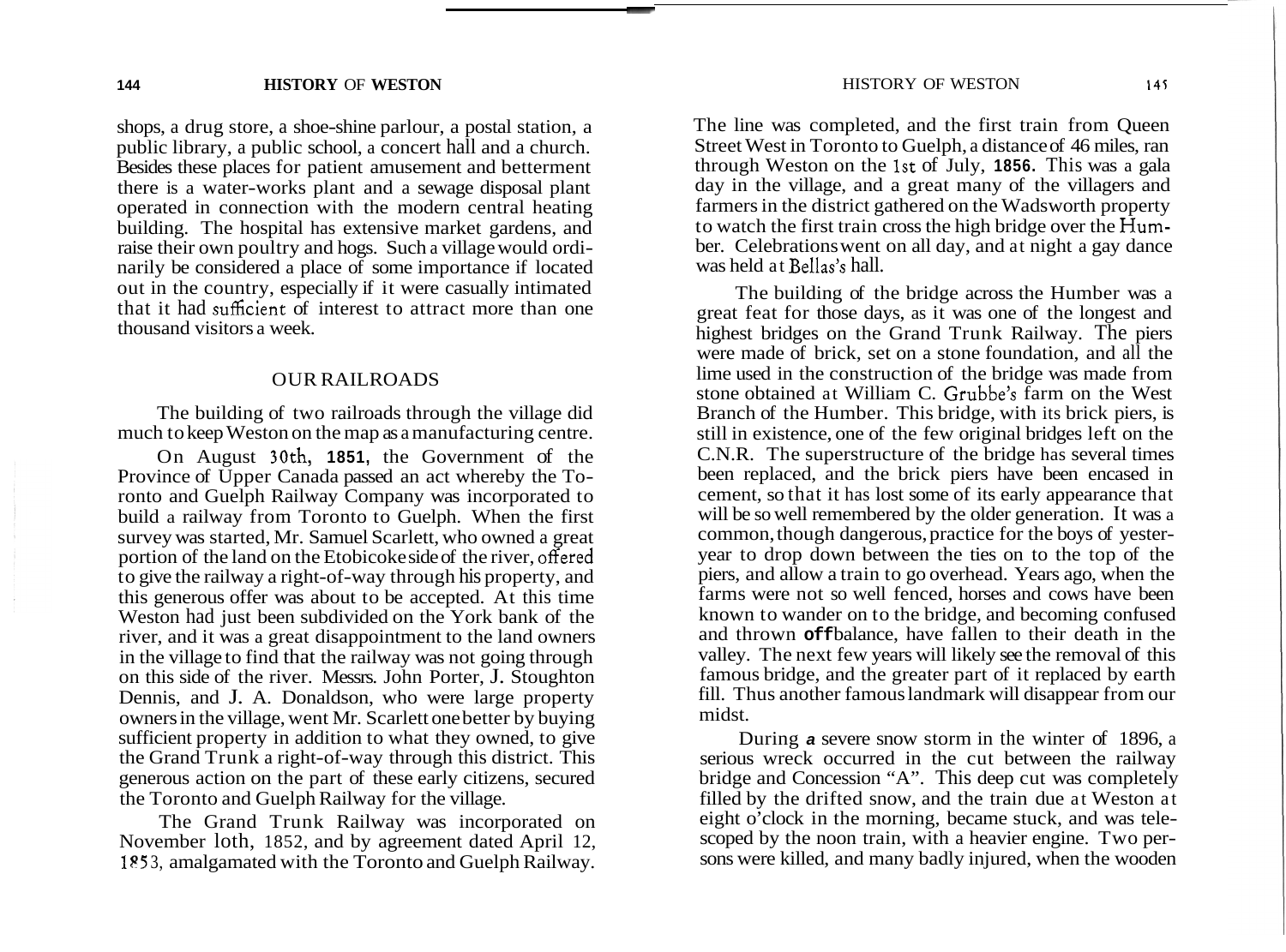coaches caught on fire. This has been the only accident of any importance on the railroads in this district in a period of eighty years. In order to dig out the trains and rescue the passengers, men went from door to door throughout the village, enlisting the help of the citizens, and those who aided were paid at the rate of forty cents an hour, which was the highest wage paid in these parts up to this time. It is said that many availed themselves of the opportunity to make a few extra dollars at a time of the year when work was not plentiful.

### THE TORONTO GREY AND BRUCE RAILWAY

At the first session of the Ontario Legislature in 1867, a number of leading merchants of Toronto petitioned for a charter to build a narrow gauge railway from Toronto to Orangeville. Up to the time when this project was brought before the public, the gauge of Canadian railways had been the standard or provincial gauge of five feet, 6 inches. The idea of a railway with so narrow a gauge as three feet, six inches, was entirely new to everyone in this country, and like most other changes which conflict with interest and prejudice, excited a good deal of hostile criticism and not a little ridicule. It was only after a severe test, first in the railway committee and afterwards on the floor of the House, that the charter was granted for the Toronto Grey and Bruce Railway. This railway really had its beginning in the village of Weston, **as** the company had permission to use the roadbed of the Grand Trunk Railway for a distance of nine miles from the city of Toronto, to Weston, the amount of compensation to the Grand Trunk being a certain sum for each passenger and for each carload of freight carried. By this means, a considerable saving in cost of construction was effected.

On the 3rd of October, 1869, the first sod was turned at Weston, by Prince Arthur, who later became the Duke of Connaught. This great event took place at a point almost opposite Oak Street, and was attended by many notables and citizens from Toronto and district. An amusing incident occurred during the solemn turning of the first **sod. 'I'hc**  young Prince was having difficulty pushing the silver spade into the clay soil, and David Maguire, the Shoemaker, hrokc the tenseness of the occasion by calling out, "Put your **foot**  on it, my boy, it will work better". This caused thc Prince to smile, and he accepted the advice with marked success, turning over a huge sod. The audience cheered him lustily, and the Prince, in a few words, wished the officials success in their undertaking. Children and adults rushed forward to shake the Prince's hand, which courtesy he returned with evident pleasure.

By the 1st of May, 1871, the track had been laid to Orangeville, a distance of fifty miles, and all grading and bridging had been completed to within a few miles of Orangeville. Ten stations were placed at points between Toronto and Orangeville. In 1873, the line from Orangeville to Owen Sound was completed. The whole cost of the line, including rolling stock and equipment, was \$16,000 per mile. The rails and rolling stock were all in proportion to the gauge. The rails weighed **40** lbs. to the yard, of best English iron. The locomotives consisted of three classes, ranging from sixteen to forty-nine tons in weight, and were built by the Avonside Engine Company, of Bristol, England. The passenger cars were 85 ft. long, weighed 2,000 lbs. each, and accommodated forty passengers.

The line was a success from the start, and played an important part in the early development of Weston, as well as of other villages along the line. It was leased to the Ontario and Quebec Railway for 999 years, on the 26th of July, 1883, and was included in the perpetual lease of the Ontario and Quebec Railway to the Canadian Pacific Railway Company, January 4th, 18 **84.** 

The first station on the Toronto Grey and Bruce was at a point opposite Oak Street. It was a low, ramshackle sort **of** place, and there was no regret at its passing. Unfortunately the station that replaced it, which was near John Street,

 $\mathcal{L}^{\text{max}}$